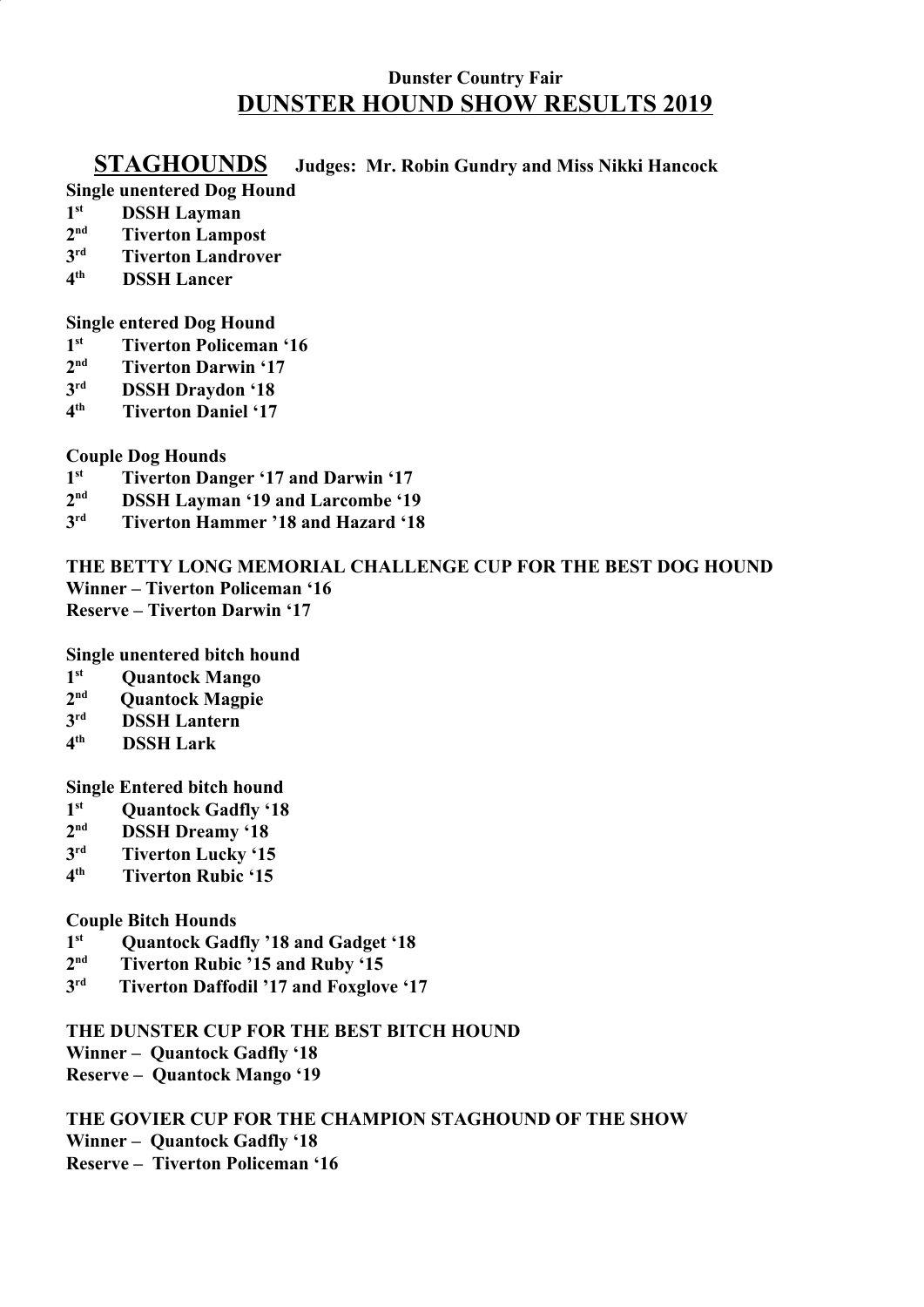## **FOXHOUNDS Judges: Captain Ian W. Farquhar LVO and Mr. Tom Leeke, MFH**

**Single unentered Dog hound**

- **1 st Cattistock Brocket**
- $2<sup>nd</sup>$ **Curre & Llangibby Founder**
- **3 Taunton Vale Greenwich**
- **4 th Cattistock Churchill**

**Single entered Dog hound**

- **1 st Dulverton West Griffin '16**
- $2<sub>n</sub>$ d **Mendip Dangerous '15**
- **3 Cattistock Grimstone '15**
- **4 th Taunton Vale Granite '18**

#### **Stallion Hound**

- **1 st Dulverton West Griffin '16**
- **2 nd Cattistock Granite '15**
- **3 rd Avon Vale Bastion '16**
- **4 th Taunton Vale Granite '18**

# **THE BROOKER CHALLENGE CUP FOR THE BEST DOG HOUND**

**Winner – Dulverton West Griffin '16**

**Reserve – Cattistock Brocket '19**

#### **Single Old English Dog Hound (Entered or Unentered)**

- **1 st Cattistock Lonsdale '18**
- **2 nd Tiverton Landmark '18**
- **3 rd Lamerton Prosper '17**
- **4 th Torrington Farmers Woodcock '17**

#### **Single unentered bitch hound**

- **1 st Portman Safety**
- **2 Taunton Vale Greensleeve**
- **3 Taunton Granary**
- **4 th Curre & Llangibby Random**

**Single entered bitch hound**

- **1 st Taunton Vale Gravity '18**
- **2 nd Tiverton Dryfly '17**
- **3 Cattistock Devious '18**
- **4 th West Somerset Careless '17**

#### **Brood Bitch**

- **1 st Cattistock Chicory '16**
- **2 nd Taunton Vale Greedy '18**
- **3 rd Portman Baffle '16**
- **4 th South Devon Rosebud '15**

**The Lewes Family Cup for the Best Brood Bitch – Cattistock Chicory '16**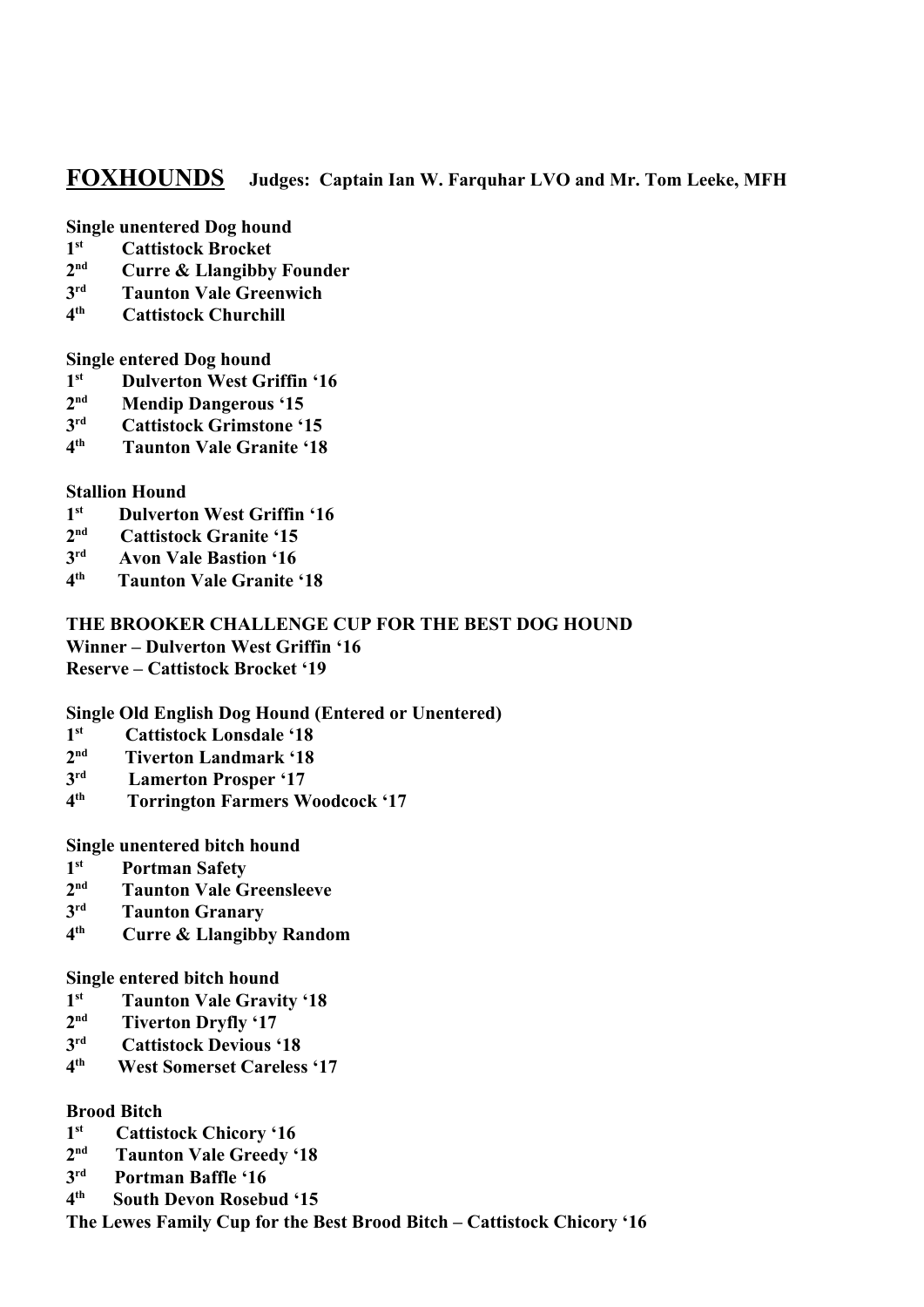**THE TROLLOPE OF CANADA ROSEBOWL FOR THE BEST BITCH Winner – Taunton Vale Gravity '18 Reserve – Tiverton Dryfly '17**

**Single Old English Bitch Hound (Entered or Unentered)**

- **1 st Tiverton Dryfly '17**
- **2 nd Cattistock Tempo '17**
- **3 rd Tiverton Hobbit '18**
- **4 th Lamerton Lively '18**

**Best couple Foxhounds**

- **1 st Taunton Vale Groovy '18 and Greensleeve '19**
- **2 nd Tiverton Dryfly '17 and Hobbit '18**
- **3 rd Dartmoor Jackal '18 and Javelin '18**
- **4 th Portman Safety '19 and Saffron '19**

## **THE KEN BEAVER MEMORIAL CHALLENGE TROPHY FOR THE BEST COUPLE FOXHOUNDS Taunton Vale Groovy '18 and Greensleeve '19**

**THE BEAUFORT MEMORIAL CHALLENGE CUP FOR THE CHAMPION FOXHOUND OF THE SHOW Winner – Taunton Vale Gravity '18 Reserve – Dulverton West Griffin '16**

## **HARRIERS Judges: Mr. Nick Hopkins and Mr. Ben Hood**

#### **Single unentered dog hound**

- **1 st DVSP&M Lomond**
- **2 nd Axe Vale Trapper**
- **3 Axe Vale Teacher**
- **4 th DVSP&M Loader**

#### **Single entered dog hound**

- **1 st DVSP&M Baskerville '18**
- **2 nd DVSP&M Bantham '18**
- **3 Taunton Vale Walker '18**
- **4 th Minehead Watchman '18**

### **Stallion hound**

- **1 st Axe Vale Winston '17**
- **2 Minehead Wicked '14**
- **3 rd DVSP&M Lotus'16**
- **4 th Minehead Hawthorn '14**

**THE CHANIN & THOMAS CHALLENGE CUP FOR THE BEST HARRIER DOG HOUND Winner – Axe Vale Winston '17 Reserve – DVSP&M Baskerville '18**

**Single unentered bitch hound**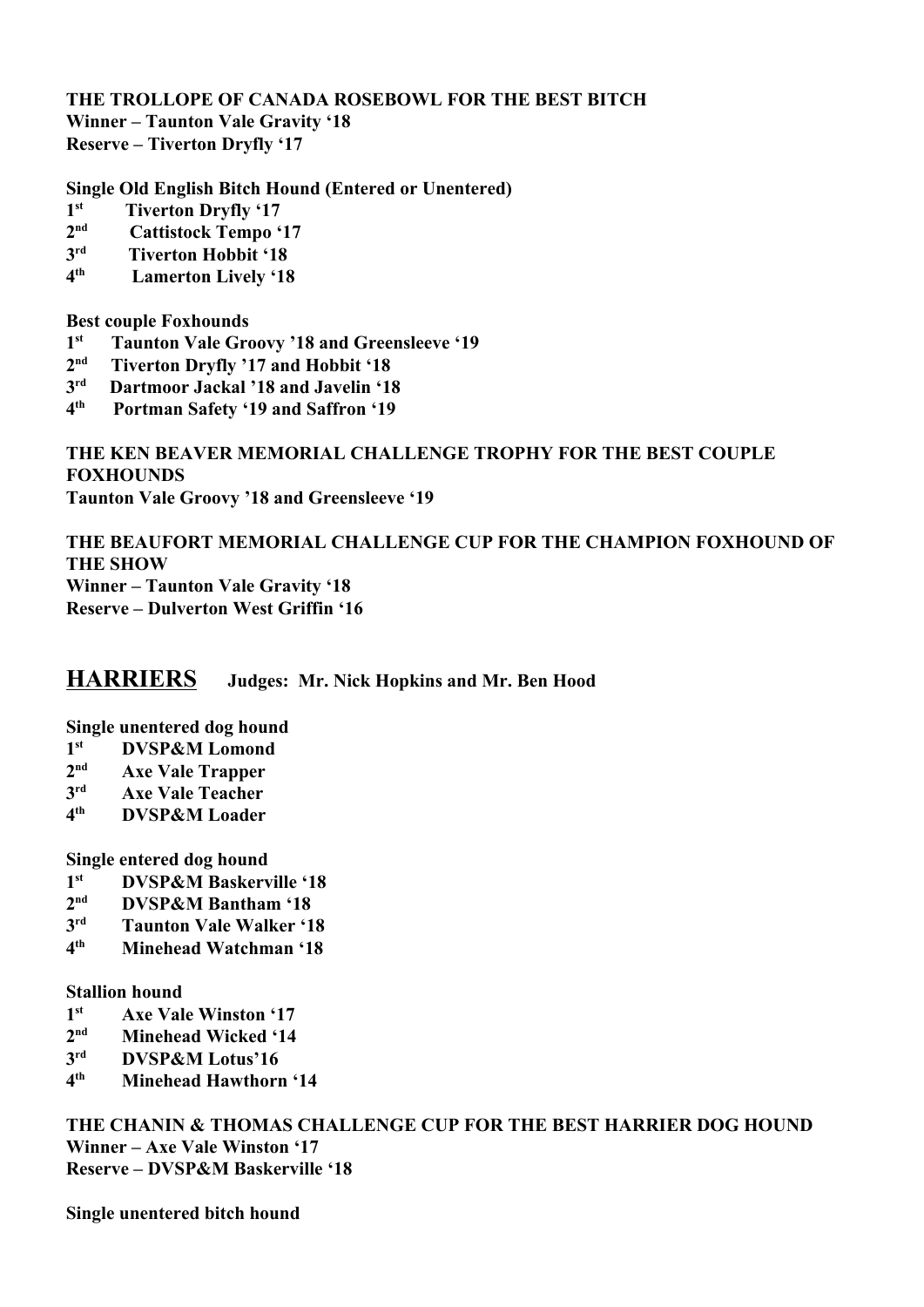- **1 st Axe Vale Treasure**
- $2<sup>nd</sup>$ **DVSP&M Wander**
- **3 DVSP&M Waitress**
- **4 th Axe Vale Stylish**

# **THE JACK WATERS MEMORIAL CUP FOR THE BEST UN-ENTERED HARRIER**

**Winner – Axe Vale Treasure**

**Single entered bitch hound 1 st Axe Vale Willow '17**

- $2<sub>n</sub>$ d **DVSP&M Baffle '18**
- **3 rd DVSP&M Bashful '18**
- **4 th Minehead Busy '18**

**Brood bitch hound**

- **1 st Axe Vale Traffic '16**
- **2 nd Axe Worry '17**
- **3 Taunton Vale Waitress '12**
- **4 th Taunton Vale Lanacre '14**

**CHIPSTABLE HUNT COMMITTEE CUP FOR BEST BROOD BITCH – Axe Vale Traffic '16**

**THE JOAN COLLINS CHALLENGE CUP FOR THE BEST HARRIER BITCH Winner – Axe Vale Willow '17**

**Reserve – Axe Vale Traffic '16**

#### **BEST COUPLE HARRIERS**

**1 st Axe Vale Tangle and Trifle '19**

 $2<sub>n</sub>$ d **nd Taunton Vale Wallet '18 and Walker ''18**

**3 rd Tauntn Vale Washer '18 and Waffle '18**

**THE JOHN ADDICOTT, CHANIN & THOMAS CHALLENGE CUP FOR THE BEST COUPLE HARRIERS**

**Winner – Axe Vale Tangle and Trifle '19**

**THE JULIE WORSSAM MEMORIAL CHALLENGE CUP FOR THE CHAMPION HARRIER OF THE SHOW Winner – Axe Vale Winston '17 Reserve – Axe Vale Willow '17**

# **BEAGLES Judges: Mr. Ian Cunningham, MH and Charles Andrews MH**

**Single unentered dog hound**

- **1 st Severn Vale Solomon**
- **2 nd CCF Barber**
- **3 Ilminster Dexter**
- **4 th West Somerset Stolford**

**Single entered dog hound**

- **1 st CCF Falstaff '17**
- $2<sup>nd</sup>$ **nd Taw Vale Mudlark '15**
- **3 Ilminster Warlock '18**
- **4 th Severn Vale Sipsmith '18**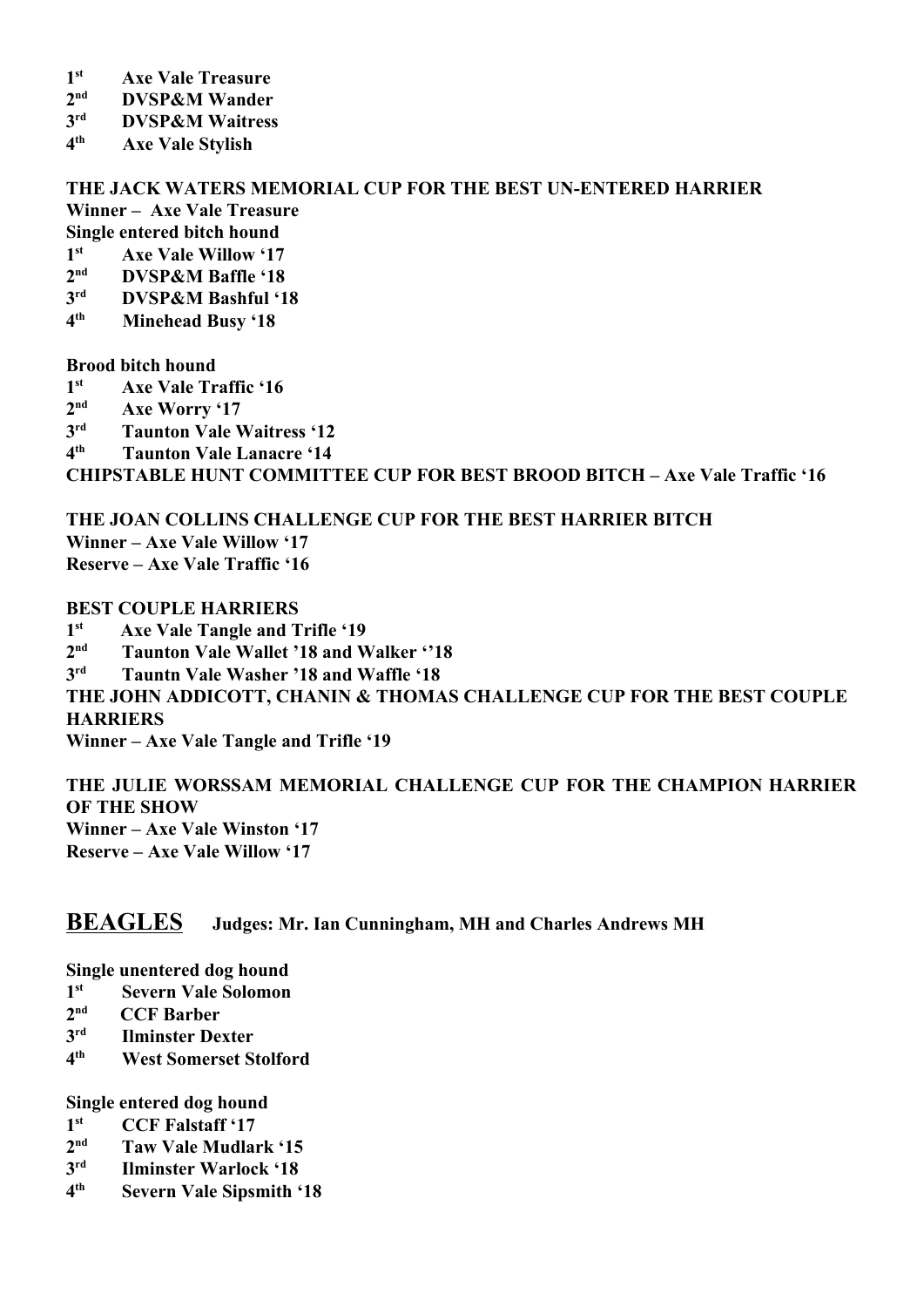#### **Stallion Hound**

- **1 st CCF Miner '15**
- **2 SHND Falcon'13**
- **3 Taw Vale Musket '15**
- **4 th Park Ranger '16**

#### **THE SHEPPARD CHALLENGE CUP FOR THE BEST DOG HOUND**

**Winner – Severn Vale Solomon '19**

**Reserve – CCF Falstaff '17**

**Single unentered bitch hound**

- **1 st SHND Cottage**
- $2<sup>nd</sup>$ **Severn Vale Sophie**
- **3 CCF Barmaid**
- **4 CCF Chutney**

**Single entered bitch hound**

- **1 st CCF Truthful '18**
- **2 West Somerset Blemish '16**
- **3 SHND Countess**
- **4 th Severn Vale Daffodil '17**

**Brood bitch hound**

- **1 st CCF Mellow '15**
- $2<sub>n</sub>$ d **SHND Wary '13**
- **3 CCF Worship**
- **4 th Taw Vale Casket '15**

#### **THE GAYLARD CHALLENGE CUP FOR THE BEST BROOD BITCH Winner: CCF Mellow '15**

**THE TATLOW CHALLENGE CUP FOR THE BEST BITCH HOUND Winner – CCF Truthful '18 Reserve – SHND Cottage '19**

**THE HARE HUNTER TROPHY FOR THE CHAMPION BEAGLE OF THE SHOW Winner – Severn Vale Solomon '19 Reserve – CCF Truthful '18**

# **MINK HOUNDS Judges: Mr. Michael Weir**

**Pure bred dog hound**

- **1 st Culmstock Captain '12**
- **2 Pembrokeshire & Carmarthenshire Seiclon '17**
- **3 Pembrokeshire & Carmarthenshire Quebec '13**

**The Vincent Salver for the Champion Pure Bred Dog Hound – Culmstock Captain '12**

**Pure bred bitch hound**

- **1 st Culmstock Marvel '12**
- $2<sup>nd</sup>$ **nd Pembrokeshire & Carmarthenshire Gloria '14**
- **3** Pembrokeshire & Carmarthenshire Lonesome '13

**The Vincent Salver for the Champion Pure Bred Bitch Hound – Culmstock Marvel '12**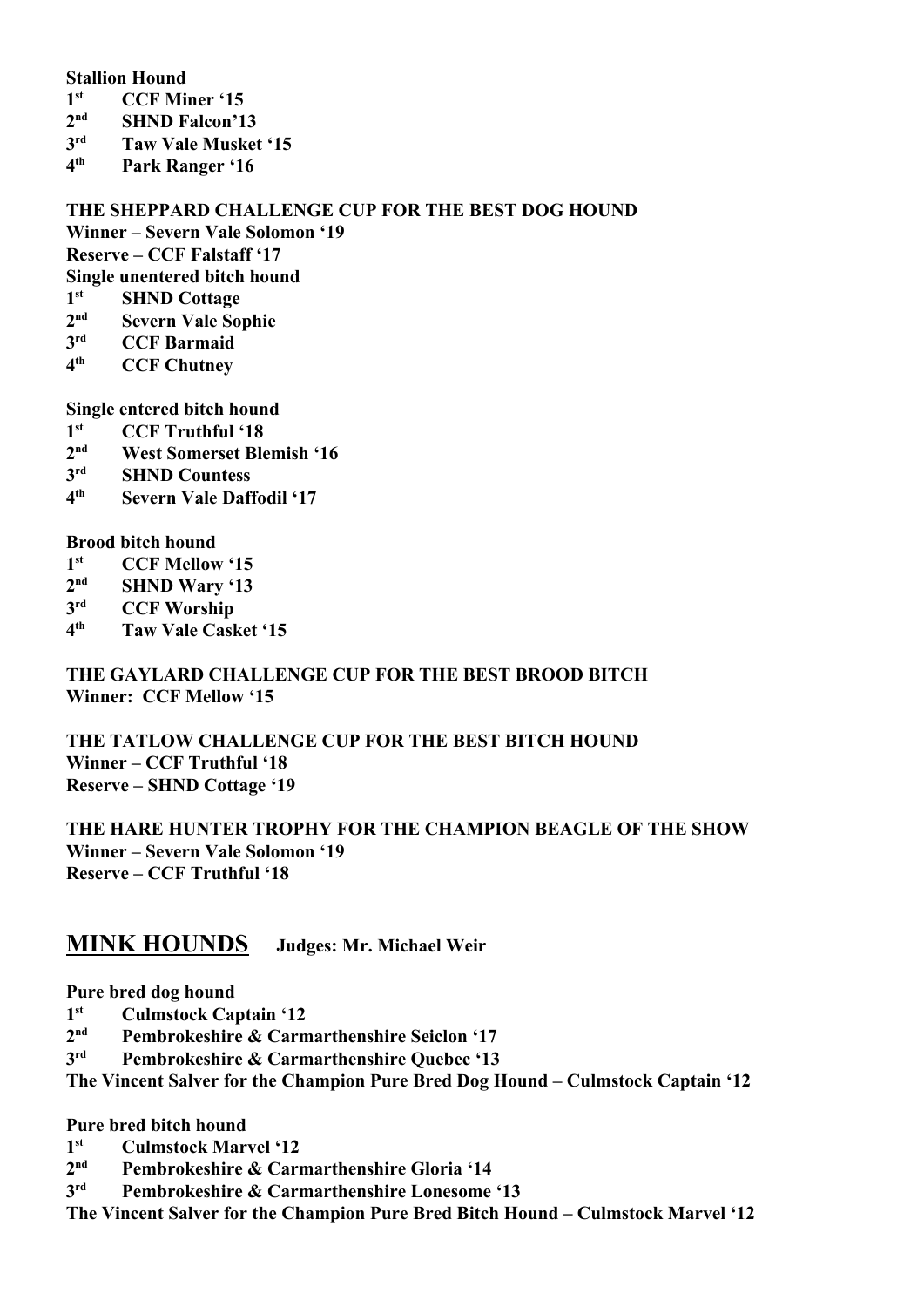**Couple pure bred, either sex**

- **1 st Pembrokeshire & Carmarthenshire Seiclon '17 and Seisyllt '17**
- **2** Pembrokeshire & Carmarthenshire Gloaming '14 and Selsig '17

**The Vincent Salver for the Champion Pure Bred Couple – P&C Seiclon '17 & Seisyllt '17**

**Engraved Whisky Tumbler to Champion Pure Bred Minkhound – Culmstock Captain '12**

**Part bred dog hound**

- **1 st Culmstock Malvern '15**
- **2 nd Culmstock Chaplin '17**
- **3 Culmstock Captain '17**

**Part bred bitch hound**

- **1 st Courtenay Tracy Cornflower '14**
- **2 nd Culmstock Mayfly '15**

**Couple, part bred either sex**

- **1 st Culmstock Captain '17 and Chaplin '17**
- $2<sub>n</sub>$ d **nd Courtenay Tracy Basil '14 and Butler '14**

**Mary Bromiley MBE Trophy for the Champion Part Bred Minkhound – Courtenay Tracy Cornflower '14**

**Whisky Tumbler to Part Bred Champion Minkhound - Courtenay Tracy Cornflower '14**

**Perpetual Trophy CHAMPION Minkhound – Culmstock Captain '12 Reserve - Courtenay Tracy Cornflower '14**

**Single Draft Dog Minkhound**

- **1 st Courtenay Tracy Bourbon '16**
- **2 nd Culmstock Rifle '18**

**Single Draft Bitch Minkhound**

- **1 st Courtenay Tracy Phoebe '17**
- **2 nd Culmstock Ribbon '15**
- **3 rd Culmstock Vessel '15**

**Champion Draft Minkhound – Courtenay Tracy Bourbon '16 Reserve – Courtenay Tracy Phoebe '17**

**THE IAN LIDDELL-GRAINGER CUP FOR THE SUPREME CHAMPION HOUND Winner – Taunton Vale Foxhounds Gravity '18 Reserve – Severn Vale Solomon '19**